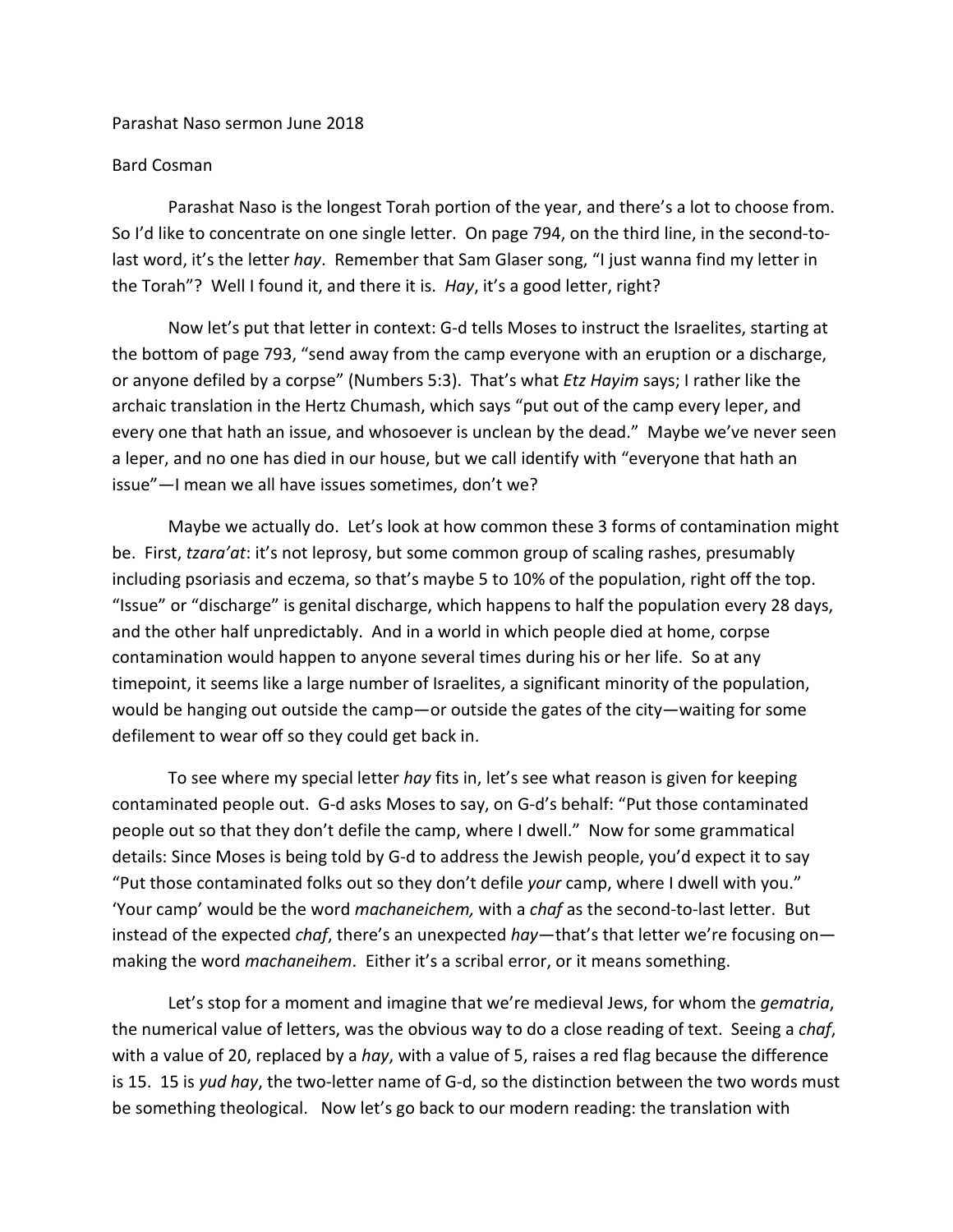*machaneihem* is "Put those contaminated folks out so they don't defile *their* camp." That would seem to ascribe ownership of the camp to those excluded from it. Read to the end of the verse, and it sure looks like that's the correct reading. The last word is *b'tocham,* "with them," so they literal translation is "…so that *they* don't defile *their* camp, where I dwell *with them*." Even though they're excluded, contaminated people still seem have an ownership interest in the camp, and G-d seems to have chosen to dwell among the sometimes-defiled.

That fits with the idea that exclusions are meant to be temporary, and it supports the thesis that people with rashes, discharges, and corpse contamination were full members of the community, just temporarily excluded. Maybe constant rotation through short periods of exile was meant as a training exercise: for a people whose history would be punctuated with long exiles, perhaps it made sense for them to limber up, to flex their 'exile muscles' with frequent short-interval exiles, so they'd stay in shape for the longer ones, which—who knows?--might last centuries.

It also perhaps suggests a special relationship between Hashem and the contaminated person, and that points to a harrowing story we read once a year, Haftarat Metzora. It's one of the dominant haftarot, namely when Metzora is combined with another parashah, Tazria, the haftarah for Metzora takes precedence and the other haftarah just isn't read that year. This says that, in the view of the rabbinic Curriculum Committee, it's an important story that teaches some core lesson. So let's review it—if you want to follow in the *Etz Hayim*, it starts on page 676.

4 Jewish lepers are starving to death outside the gates of the walled city of Samaria, *Shomron*, which is besieged by the Aramean army. Conditions inside the besieged city are shockingly desperate, to the point of cannibalism, with mothers squabbling over the meat of their slaughtered children. The lepers, outside the city, decide to stop waiting for death where they are, so they make the desperate choice to walk towards the camp of the merciless enemy, figuring that if they are enslaved, they might survive, and if they are killed, then at least it'll be over soon. As they approach the Aramean camp, it is eerily quiet. No spears or arrows greet them as they shuffle across the open ground, stumbling over the stumps that were once orchards of fruit trees; as they approach the Aramean perimeter, there are no hails from hostile sentries. Improbably, they enter the enemy camp unchallenged…and they find it deserted. The narrator then explains that G-d panicked the Arameans with a noise like an attacking army from one of the really big powers, the Hittites or the Egyptians, and the Arameans fled for their lives, leaving all their provisions in the camp.

The Jewish lepers go from tent to tent, filling their bellies and their purses, and then carrying away some loot and hiding it, following the natural priorities: immediate needs—eat; short-term needs--take what you can carry; and then longer-term needs--bury some treasure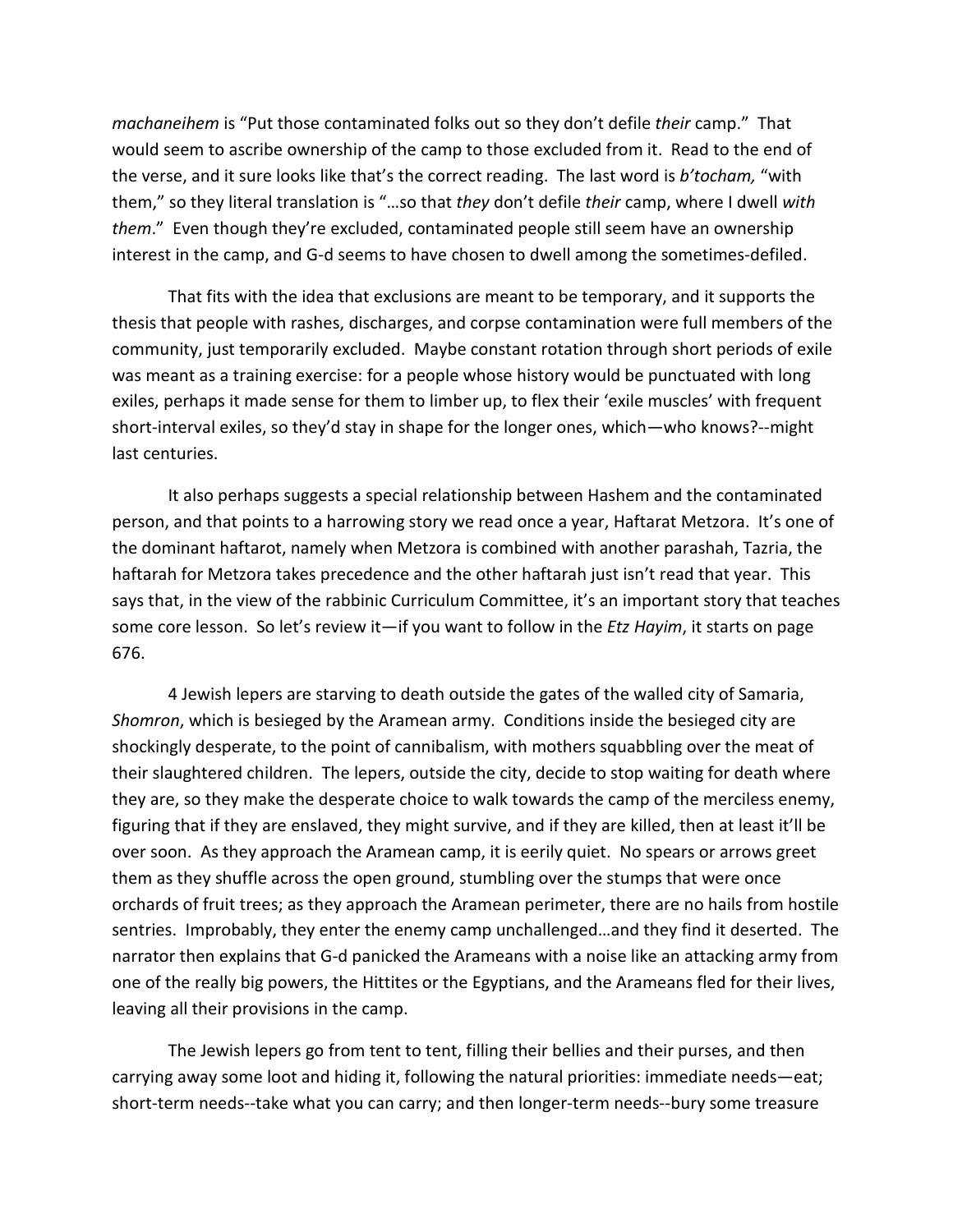for later. Once their needs are out of the way, the climax of this brief episode occurs, as moral awareness dawns. The lepers turn to each other and say *lo chen anachnu 'osim*—"we are not behaving properly." Now what could "behaving properly" possibly mean, in this nightmare time and place, where social etiquette of any kind is a distant memory? It turns out to mean responsibility to their fellow Jews, the same ones who excluded them from the besieged city of Samaria. So back they go to the city gate, and they tell the gatekeepers, who tell the king, who sends messengers, who return with confirmation, and then there's a stampede of famished Jews out of the city and the story abruptly cuts off--and we never find out what happened to our lepers. Are they somehow decontaminated in the eyes of their fellow Jews, the residents of Samaria? Clearly not, because even when they had spectacular news for the king, the lepers never presumed to, nor were allowed to, enter the city. But now that normalcy has returned, will the Samaritans care more for their impoverished, leprous brethren who brought them lifesaving news? Will there be a ceremony in which the mayor of Shomron delivers an oversize key on a green ribbon, giving the lepers the 'freedom of the city'? Is Shomron now *machaneihem*, *their* camp, the city that belongs to the ones recently excluded from it? Morally yes, but in practice no. Samaria is full of wicked Israelites, led by the wicked king Jehoram, and once their bellies and purses are full, they will return to their old ways.

In that sense it's a depressing story, in which the only winner is the prophet Elisha, who predicted the end of the siege, and no one believed him, and now he is proved right, and his stock as a prophet has risen 35% since Thursday's close. But think of it from the viewpoint of the lepers, who know nothing and care less about Elisha and his predictions. This dramatic reversal of fortune seems to have occurred for their sake, and not only that: they know they got a tough moral test, and they know they passed it. G-d looked down from Heaven and chose them, the outcasts, the least of men, to bring the good tidings of salvation. If this sounds vaguely familiar when put that way, it's because this theme is echoed, in a gentler and simpler form, by our Christian cousins in the Gospel of Luke, where poor shepherds shivering on the hills at night get tidings of the Messiah's birth from angels, and they rush to the city to proclaim the good news.

But back to the darker and more ambiguous world of our Jewish lepers. The rabbis of the Talmud [Sanhedrin 107b] add an additional layer to the story when they announce that these aren't just nameless lepers; they are Gehazi and his 3 sons. This is what's called a closedcanon reading: because there is only one permanent, unredeemable Jewish leper named in the Bible, the lepers of Shomron must be that man and his sons. Of course this wasn't originally a story about Gehazi; he is only brought in because someone had the compulsion to match every unnamed character in the Bible with a named character—that's the closed-canon part. But remember that since the year 500CE or so, Jews everywhere have read this story with knowledge of Talmud, and therefore with Gehazi in mind. So if the spirit of Judaism is in Jewish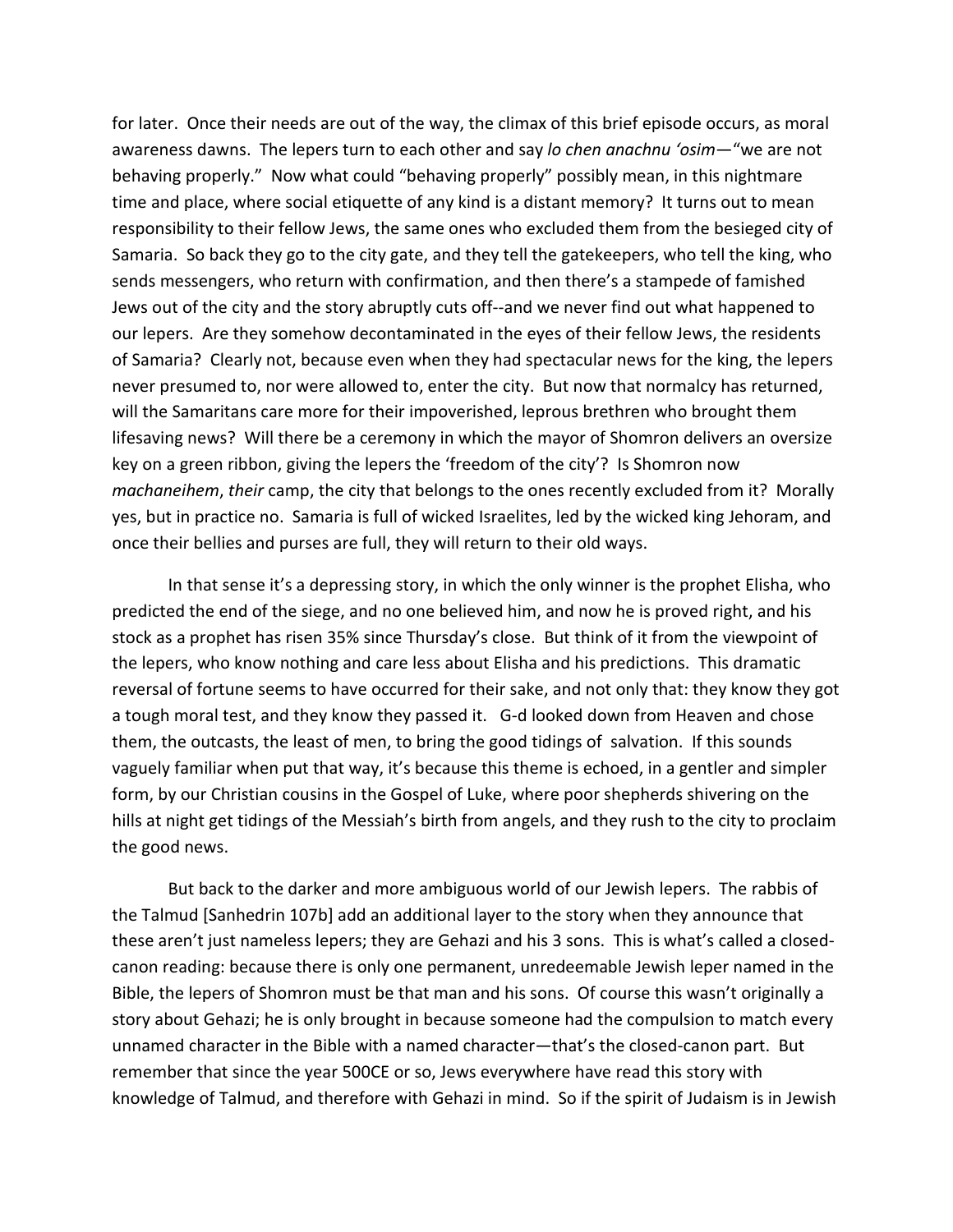practice and the oral Torah, then this story *is* about Gehazi, as surely as if his name were on the title page.

So who was Gehazi? He was the prophet Elisha's right-hand man: servant, apprentice, and prophet-in-training. If things had gone well, Gehazi would be third in the line of major prophets extending from Elijah to Elisha to Gehazi. But things didn't go well. When Elisha cured Na'aman, the Aramean general, of leprosy by having him bathe in the River Jordan, he demanded no payment from Na'aman, but just said "Go in Peace." A demonstration of Israelite 'soft power' might well keep the Aramean wolf from the door, the wolf in this case being Na'aman's boss, King Ben-Haddad. But Gehazi, greedy and short-sighted, ran after Na'aman and demanded payment, which was happily provided. Elisha found out and cursed Gehazi with permanent leprosy, the same curse he had lifted from Na'aman. The Talmud portrays Gehazi as unrepentant and unregenerate (Sanhedrin 107b), and he is listed as one of the 7 characters in the Tanach who have no part in the World to Come (Sanhedrin 90a). And by the way, his 3 sons knew he would demand a bribe and didn't stop him, so they shared his fate. Hence 4 lepers at the gates of Samaria.

Grafting the figure of Gehazi onto the nameless lepers adds even more moral force to that story. Imagine that it's Gehazi—critically flawed, unrepentant, justly cursed, broken in body and now in spirit as well, utterly devoid of hope—waiting for death outside Shomron, afflicted further by the reproaches of the sons he has failed as a parent and role model. And then G-d--the G-d whose ways are true--makes a miracle for Gehazi's sake, a miracle that includes a moral challenge, and astoundingly, Gehazi rises to the challenge. It's like the story of Job, but even more extreme because the hero, Gehazi, is unrighteous and unattractive, and because he remains cursed despite his moral reversal.

It seems like a somber, almost nihilistic message: Gehazi was chosen to witness the miracle and to announce the people's salvation; Gehazi was tested and not found wanting; Gehazi and his sons deserved the keys to their city, to *machaneihem,* but there is no reward, and no one will even remember. No one except Gehazi, now somehow improved by the demonstration that he still has a *yetzer hatov*--a good inclination--and the Source of memory itself, which is G-d. And who else will remember? Every single Jew who reads this haftarah, once a year for 1,500 years and counting. The rabbis have thus transmuted this fragmentary anecdote in the career of Elisha into a towering moral lesson that ranks alongside G-d's handling of Job and G-d's treatment of Cain, and by putting the lesson into the memory of every Jew, they have also provided a kind of happy ending, Jewish-style. The story of Gehazi at the Gate of Shomron comes to suggest that, to use the words of President Lincoln, the mystic chords of memory, stretching from every letter in the Torah to every Jewish heart in this broad world of exile, will yet swell the chorus of 'Am Yisrael, when touched, as surely they will be, by